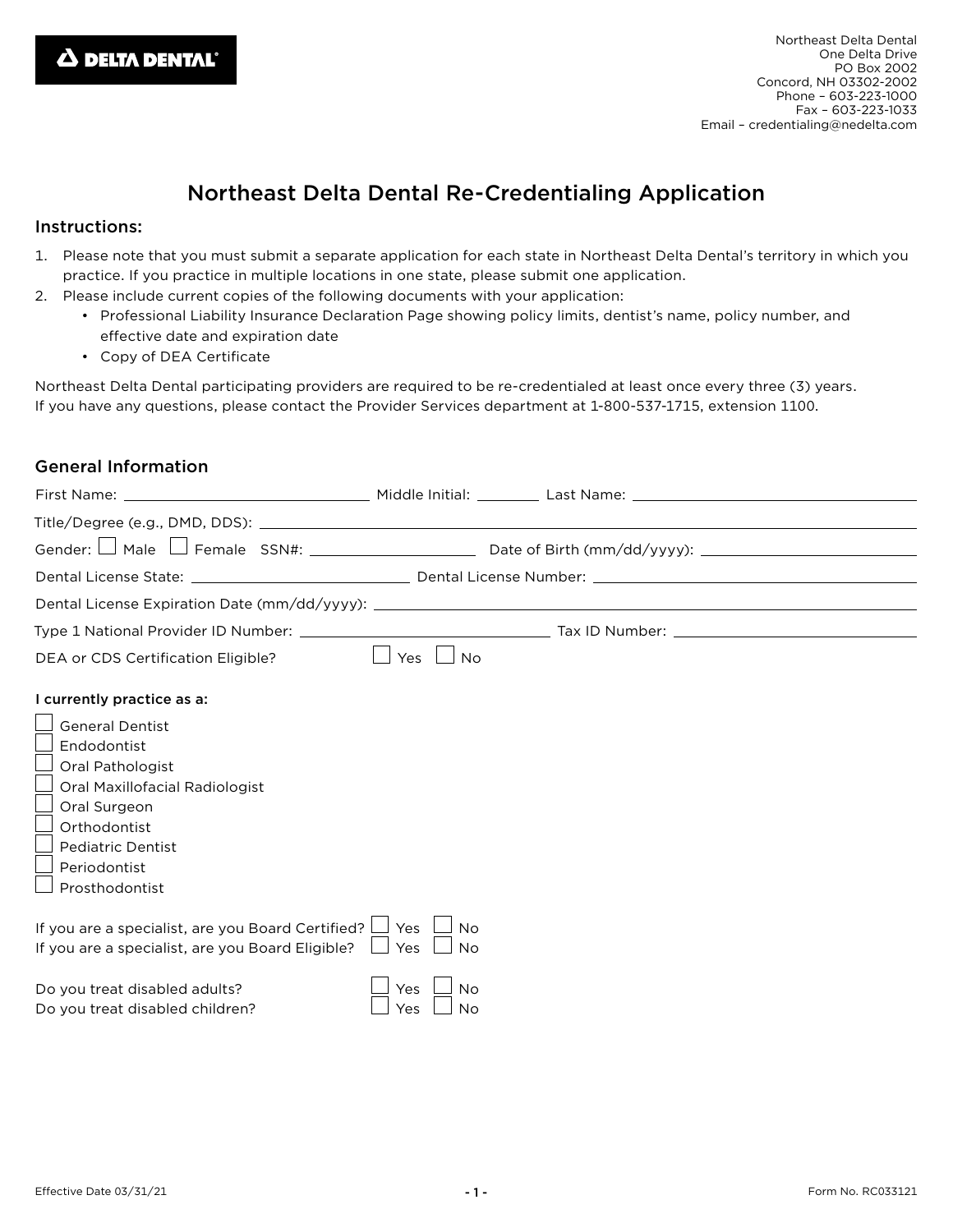## Education & Training

If there have been changes to your education since you were last credentialed, please update the applicable fields. If no changes, leave blank.

| <b>Dental School</b>                                                                                                       |  |
|----------------------------------------------------------------------------------------------------------------------------|--|
|                                                                                                                            |  |
|                                                                                                                            |  |
|                                                                                                                            |  |
|                                                                                                                            |  |
|                                                                                                                            |  |
| Are you a foreign dental school graduate? $\Box$ Yes* $\Box$ No<br>*If yes, you must provide a copy of your certificate.   |  |
| General Dentistry Program / Residency / Internship                                                                         |  |
|                                                                                                                            |  |
|                                                                                                                            |  |
|                                                                                                                            |  |
|                                                                                                                            |  |
|                                                                                                                            |  |
| <b>Specialty Residency</b><br>Did you complete this program? $\Box$ Yes $\Box$ No<br>Board Certified? $\Box$ Yes $\Box$ No |  |
| <b>Other Post Graduate Education*</b><br>Did you complete this program? $\Box$ Yes $\Box$ No                               |  |

*\*Please attach a copy of your post-graduate certifi cate/diploma*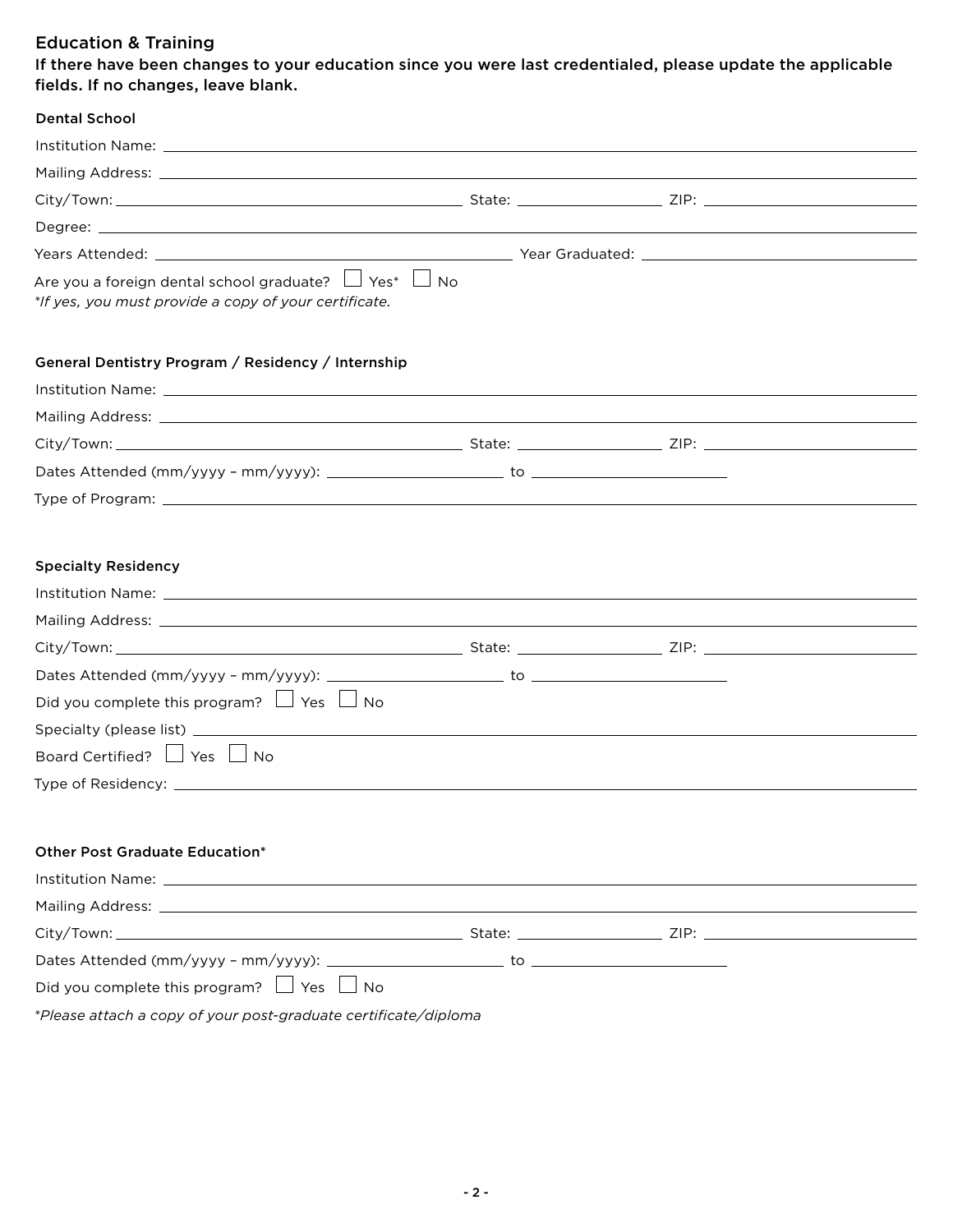## Work History

Please list your professional work history for at least the past five (5) years, and provide an explanation for any gaps in work history greater than six (6) months. If you are a newly-licensed practicing dentist, you may leave this section blank.

| Employer Name: Law and the contract of the contract of the contract of the contract of the contract of the contract of the contract of the contract of the contract of the contract of the contract of the contract of the con |  |  |
|--------------------------------------------------------------------------------------------------------------------------------------------------------------------------------------------------------------------------------|--|--|
|                                                                                                                                                                                                                                |  |  |
|                                                                                                                                                                                                                                |  |  |
|                                                                                                                                                                                                                                |  |  |
|                                                                                                                                                                                                                                |  |  |

## Hospital Privileges

Please list all hospitals where you currently have clinical privileges. Please indicate privilege status (Active/Admitting; Associate; Courtesy; Provisional; Other).

| Privilege Status: National Accounts and Accounts and Accounts and Accounts and Accounts and Accounts and Accounts and Accounts and Accounts and Accounts and Accounts and Accounts and Accounts and Accounts and Accounts and |  |  |
|-------------------------------------------------------------------------------------------------------------------------------------------------------------------------------------------------------------------------------|--|--|
|                                                                                                                                                                                                                               |  |  |
|                                                                                                                                                                                                                               |  |  |
|                                                                                                                                                                                                                               |  |  |
|                                                                                                                                                                                                                               |  |  |

Have your hospital privileges ever been revoked or suspended or have you ever been refused membership on a hospital medical staff?

#### Yes

This means you have had hospital privileges revoked or suspended, or you have been refused membership on a hospital medical staff.

 $\Box$  No

This means you have NEVER had hospital privileges revoked or suspended and you have NEVER been refused membership on a hospital medical staff.

If you answered "Yes", please explain. Use a separate page if necessary: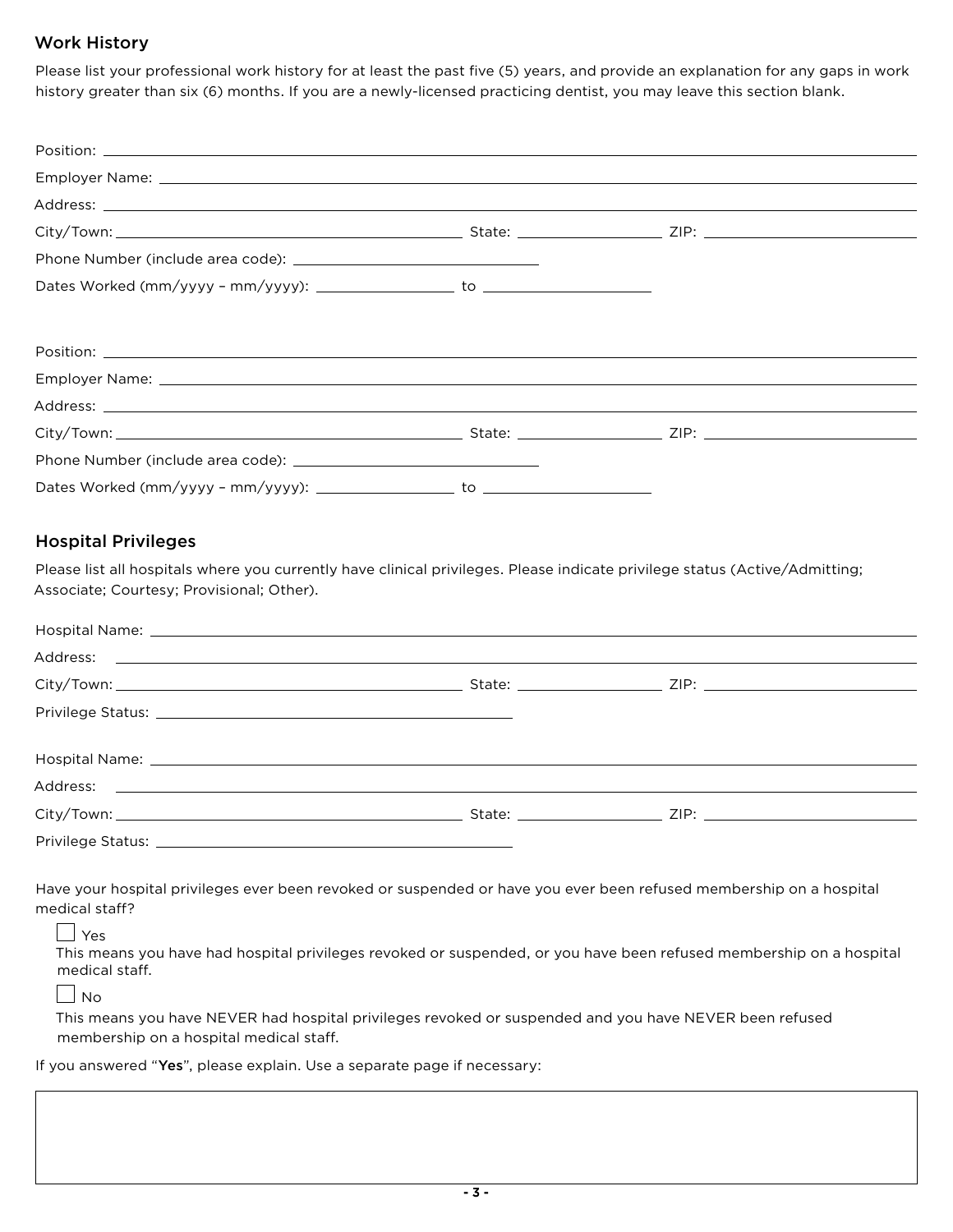## Insurance & Malpractice History

Please answer the following questions:

1. Do you carry malpractice insurance?

 $\Box$  Yes  $\Box$  No.

## Current Insurance Carrier

Carrier Name:

Policy #: \_

Please inform Northeast Delta Dental of any change in your malpractice carrier or coverage amount.

2. Have you been involved in any malpractice lawsuits, claims, or settlements within the last five (5) years? This question is meant to capture settlements, judgments, payments (including payments paid following a demand letter but prior to a formal complaint), and pending claims (including demand letters).

 (Please note that Northeast Delta Dental will verify this response against the National Practitioner Data Bank and any available reports from the relevant Board(s) of Dental Examiners or Board of Dental Practice.)

 $|$   $|$   $\gamma_{\text{PS}}$ 

This means you have a pending claim against you, whether in the form of a demand letter or formal lawsuit, or have entered into a settlement, judgment, or payment (including payments paid following a demand letter but prior to a formal complaint) to resolve a complaint within the last five (5) years.

 $\left| \ \right|_{\rm No}$ 

This means you have NO pending claims whether in the form of a demand letter or formal lawsuit, and have NOT entered into a settlement, judgment, or payment (including payments made in response to a demand letter but prior to a formal complaint) to resolve a complaint within the last five (5) years.

If you answered "Yes", please explain. Use a separate page if necessary:

## Health Status

Please answer the following questions:

1. Do you have any alcohol or substance dependency which may impair your ability to safely and competently practice dentistry or which may endanger your patients?

 $\Box$  Yes  $\Box$  No

If you answered "Yes", please explain. Use a separate page if necessary:

2. Do you have any limitation which prevents you from performing any function of your position with or without accommodation?

 $\vert$   $\vert$  Yes  $\vert$   $\vert$  No

If you answered "Yes", please explain. Use a separate page if necessary: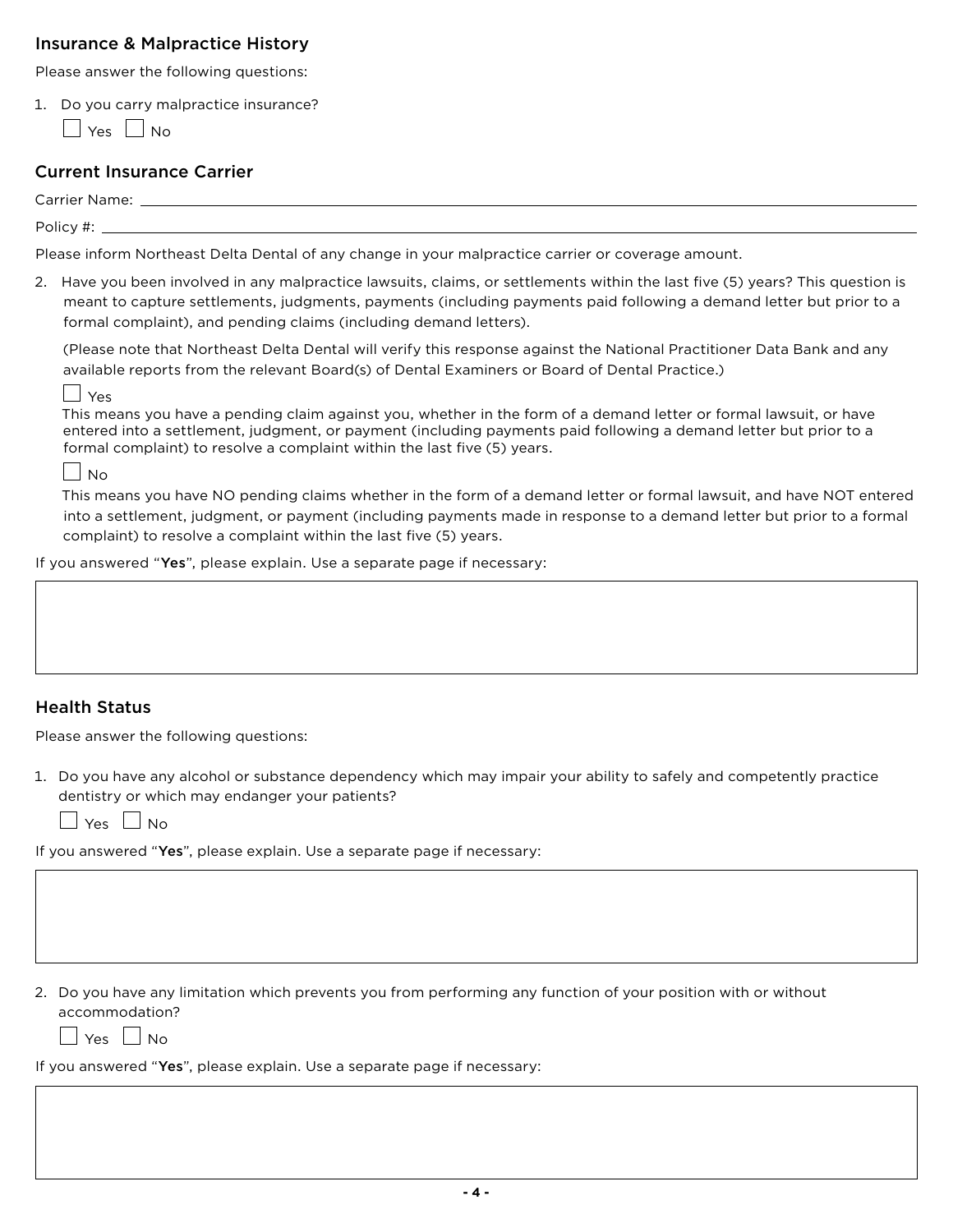## Professional Information

Please answer the following questions:

1. In the past five (5) years, have you been convicted of a felony that has not been annulled by a court?

Yes

This means that you have, within the last five (5) years, been convicted of a felony that has not been annulled by a court.  $\vert$   $\vert$  No

This means that you have NOT, within the last five (5) years, been convicted of a felony that has not been annulled by a court.

If you answered "Yes", please explain. Use a separate page if necessary:

2. Has your dental license been denied, revoked, suspended, or made subject to probation or any conditions, restrictions, or limitations in any state for any reason in the past five (5) years?

Yes

This means you have entered into or are currently subject to a consent decree or consent judgment with a Board of Dental Examiners/Practice or have been subject to any kind of discipline by a regulatory body within the past five (5) years.

 $\Box$ No

This means you have NOT entered into and are NOT currently subject to a consent decree or consent judgment with a Board of Dental Examiners/Practice and have NOT been subject to any kind of discipline by a regulatory body within the past five (5) years.

If you answered "Yes", please explain. Use a separate page if necessary:

3. Have your privileges to practice (whether in an insurer network, in the military, or in any other setting) been suspended, lost, or limited in the past five (5) years due to disciplinary action?

 $\left| \begin{array}{c} \end{array} \right|$   $\left| \begin{array}{c} \text{Yes} \end{array} \right|$ 

This means that, within the past five (5) years, your network status, participation privileges, or other ability to practice has been restricted, limited, suspended, or terminated by any credentialing entity that is not a state Board of Dental Examiners/Practice. Only answer yes if this action was taken in response to quality of care concerns or nonadministrative concerns. Do NOT answer yes if you let your participation status lapse or your privileges to practice were lost or limited for failure to timely submit forms or comply with administrative (and not clinical) policies.

 $\vert$   $\vert$  No

This means that, within the past five (5) years, no entity has restricted, limited, suspended, or terminated network status, participation privileges, or other ability to practice for disciplinary reasons. You should answer No if you allowed your participation status to lapse.

If you answered "Yes", please explain. Use a separate page if necessary: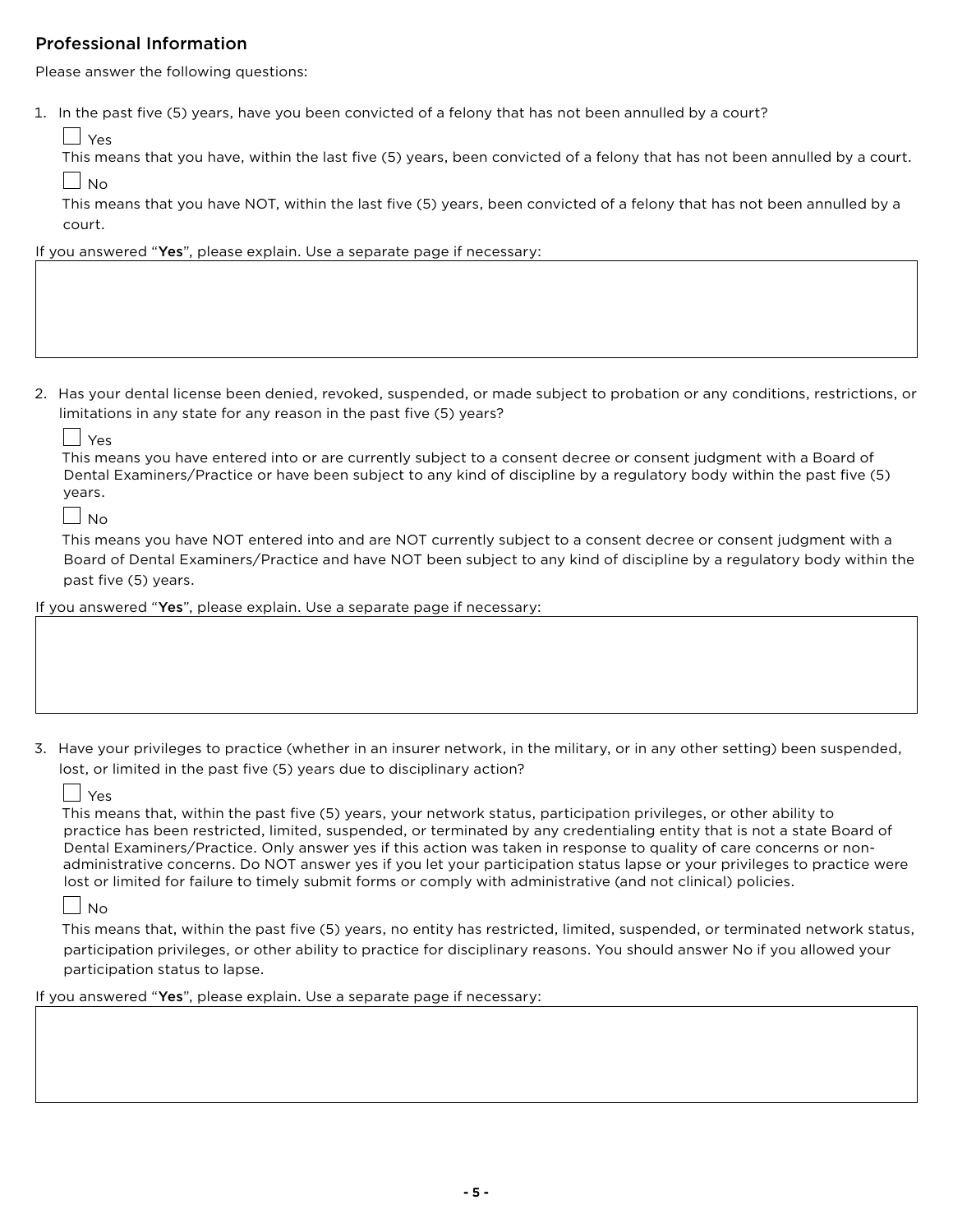4. Have you been sanctioned, disciplined, reprimanded, suspended by, precluded, or expelled from participation in Medicare, Medicaid, SCHIP, or other federal or state health care programs or otherwise sanctioned by the Office of the Inspector General in the past five (5) years?

Yes

This means that, within the past five (5) years, you have been sanctioned, disciplined, reprimanded, suspended by, precluded, or expelled from participation in Medicare, Medicaid, SCHIP, or other federal or state health care programs or otherwise sanctioned by the Office of the Inspector General.

 $\Box$  No

This means that, within the past five (5) years, you have NOT been sanctioned by, suspended by, precluded, or expelled from participation in Medicare, Medicaid, SCHIP, or other federal or state health care programs or otherwise sanctioned by the Office of the Inspector General.

If you answered "Yes", please explain. Use a separate page if necessary:

- 5a. Are you currently enrolled as a Medicare Provider with the Centers for Medicare and Medicaid Services?  $\Box$  Yes (If Yes, please go to question 5b)  $\Box$  No (If No, please go to question 5d)
- 5b. Have you completed the Medicare Compliance and Fraud, Waste, and Abuse Compliance Training? Note: This is an annual requirement in order for you to receive payments for Medicare Part C dental services.  $\Box$  Yes  $\Box$  No
- 5c. Have you been precluded from participating in Medicare by the Centers for Medicare and Medicaid Services? Note: If you are a precluded provider, you understand you are no longer eligible for payment for services provided to Medicare beneficiaries and are prohibited from pursuing payment from the beneficiary. You are financially liable for those services if completed while precluded from Medicare.  $\Box$  Yes  $\Box$  No
- 5d. Have you completed the necessary paperwork to opt-out of Medicare? Note: If you are opted out, you may not receive payments for Medicare Part C dental services.  $\vert$  Yes  $\vert\Box$  No
- 6. In the past five (5) years, have you met the infection control standards of the Centers for Disease Control and Prevention in all offices where you provide services?

 $\Box$  Yes  $\Box$  No